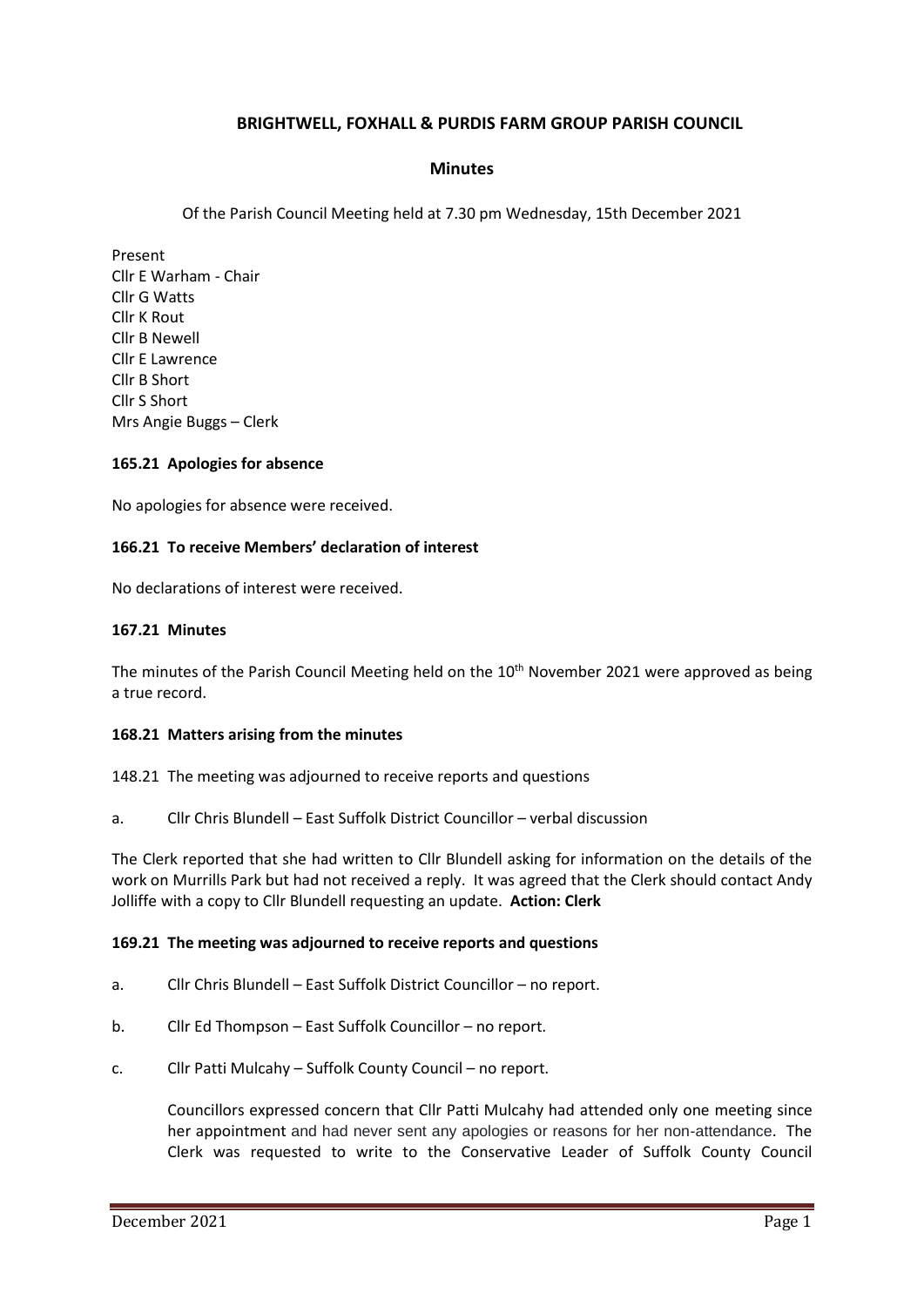expressing our concerns regarding lack of communication with Cllr Patti Mulcahy. **Action: Clerk**

d. To receive questions from members of the public - no members of the public were present.

### **To reconvene the meeting**

### **170.21 Declaration of a Casual Vacancy**

The Clerk reported that no applications had been received to replace Adrian Day. It was agreed that the Clerk should post a suitable notice on the Parish Council Notice boards and contact the Foxhall Neighbourhood Watch Co-ordinator regarding the councillor vacancy for Foxhall. **Action: Clerk**

### **171.21 Planning**

a. Proposed development of Orwell Crossing Logistics Park DC/21/3486/FUL

Cllr G Watts reported that the above planning application is still outstanding which is the area of the Truck Stop. Both the Highways England and Suffolk County Council Highways have objected to the removal of the lorry park which they state is contrary to NPPF 109 & 111.

109. Planning policies and decisions should recognise the importance of providing adequate overnight lorry parking facilities, taking into account any local shortages, to reduce the risk of parking in locations that lack proper facilities or could cause a nuisance. Proposals for new or expanded distribution centres should make provision for sufficient lorry parking to cater for their anticipated use.

111. Development should only be prevented or refused on highways ground if there would be an unacceptable impact on highways safety, or the residual cumulative impacts on the road network would be severe.

b. Brightwell Lakes

Nothing to report.

c. General

DC/21/3805/FUL Foxhall Hall Hall Road Foxhall – Change of use and partial rebuilding of some of the former agricultural buildings as a new orthodontics surgery with associate facilities.

Suffolk County Council Highways have confirmed their original objection that the road is unsuitable for the possible amount of traffic.

DC/21/0903/FUL The Hollies Straight Road Foxhall - Utilise the existing land formally known as The Hollies Sports Centre and Social Club as home pitch locations for both youth and adult football. Creation of new vehicular access, parking and associated facilities. The Parish Council objected to this application however it is still pending with ESC.

DC/21/2391/FUL Change of use of land for siting of 31 static units and 12 touring pitches and ancillary facilities - re-submission of DC/20/5102/FUL. | Land Off Ipswich Road Brightwell Ipswich Suffolk IP10 0BJ – The Environment Agency has written a submission regarding foul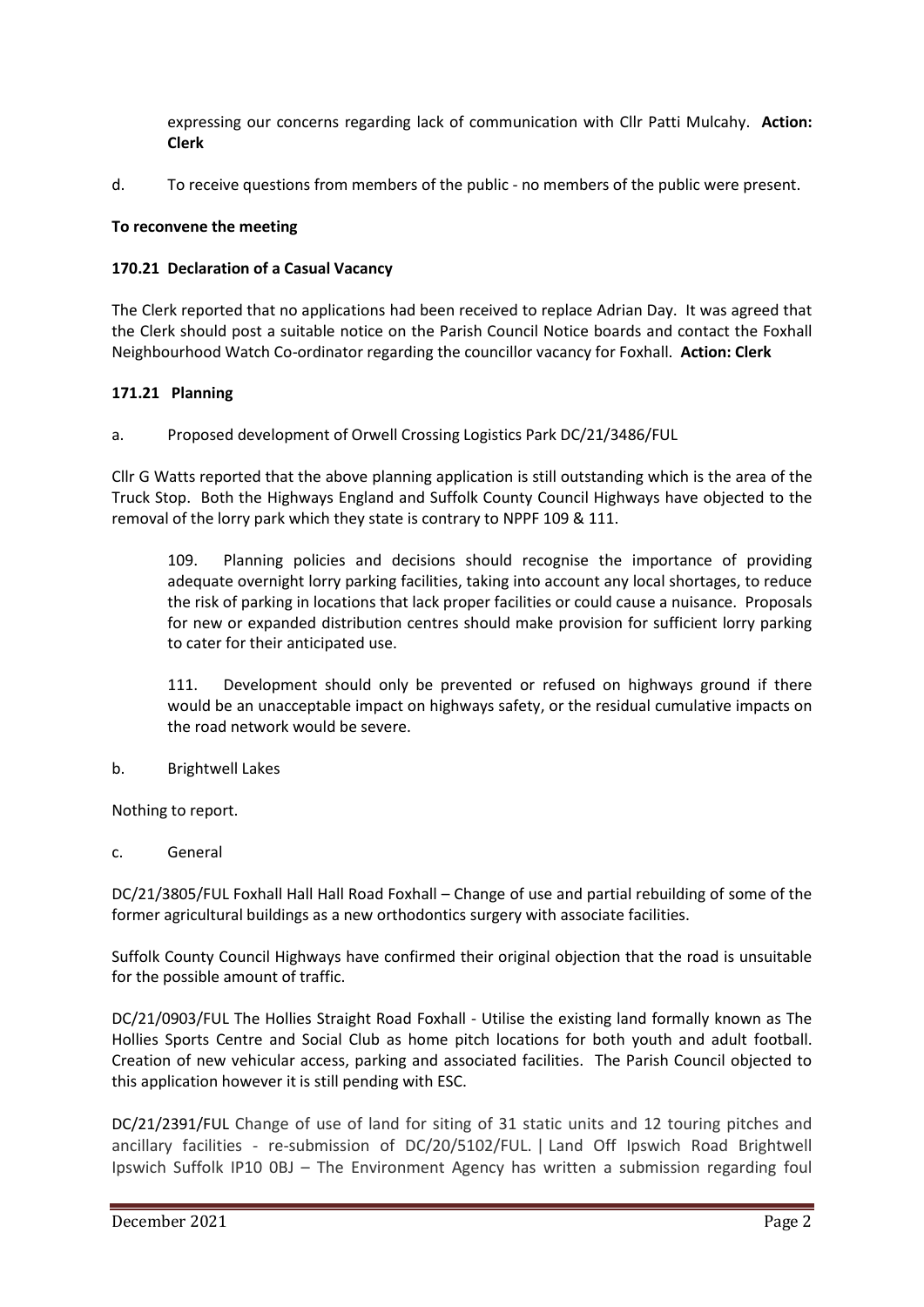drainage and that the applicant has not fully explored the connection to foul drainage. The Environment Agency has stated that this must be fully reviewed before they can consider non mains drainage as a suitable option.

# **172.21 Report on VAS Sign and consider of purchasing another VAS sign**

Cllr E Lawrence reported that the VAS sign now located on Brightwell Hill, has established that there was speeding however, its presence appears to be encouraging drivers to reduce their speed. Cllr E Warham suggested that the data should be passed to the Safe Neighbourhood Team as evidence of speeding. It was felt that more data was needed over a period of time to look at patterns and trends. Councillors agreed not to purchase an additional VAS sign at the current time. **Action: Clerk**

## **173.21 CIL Receipts**

Councillors discussed the funding of projects using CIL receipts. Cllr L Warham proposed that the CIL receipts are used to cover the cost of the VAS sign of £4,350.00, seconded Cllr G Watts - all in favour. **Action: Clerk**

## **174.21 Straight Road Improvements**

The Parish Council discussed the contents of the email which had been received from David Chenery Suffolk County Council Highways Manager concerning assessing the data which already exists, the road layout and making recommendations for improvements including road surface assessments and identifying any drainage or flooding issues.

It was noted that the previous survey only related to Straight Road and that the Parish Council would like an estimate of the cost of surveying the following roads individually; Straight Road, Monument Farm Lane, Hall Road and Woodhouse Lane Foxhall.

It was agreed that the Clerk should write to David Chenery asking him to let the Parish Council have an estimate of the cost of surveying and making recommendations for improvements – all in favour. **Action: Clerk**

## **175.21 To discuss email reply from Andy Jolliffe concerning a road safety forum**

The Parish Council noted the contents of Andy Jolliffe's email regarding the suggestions proposed by the Parish Council which may be funded through the road safety budget. As indicated signage will be added to the next Road Safety Forum meeting however the CP is conscious of not allocating funding to something that is the responsibility of Suffolk County Council Highways. The other items suggested by the Parish Council also appear to be the responsibility of Suffolk County Council Highways and Andy Jolliffe has suggested that the Parish Council seek funding from other sources such as the Suffolk County Council Highways Locality Budget which is held by individual County Councillors. **Action: Clerk** 

## **176.21 Clerk's Report December 2021**

## East Suffolk Council / Norse Partnership

Announcement from East Suffolk Council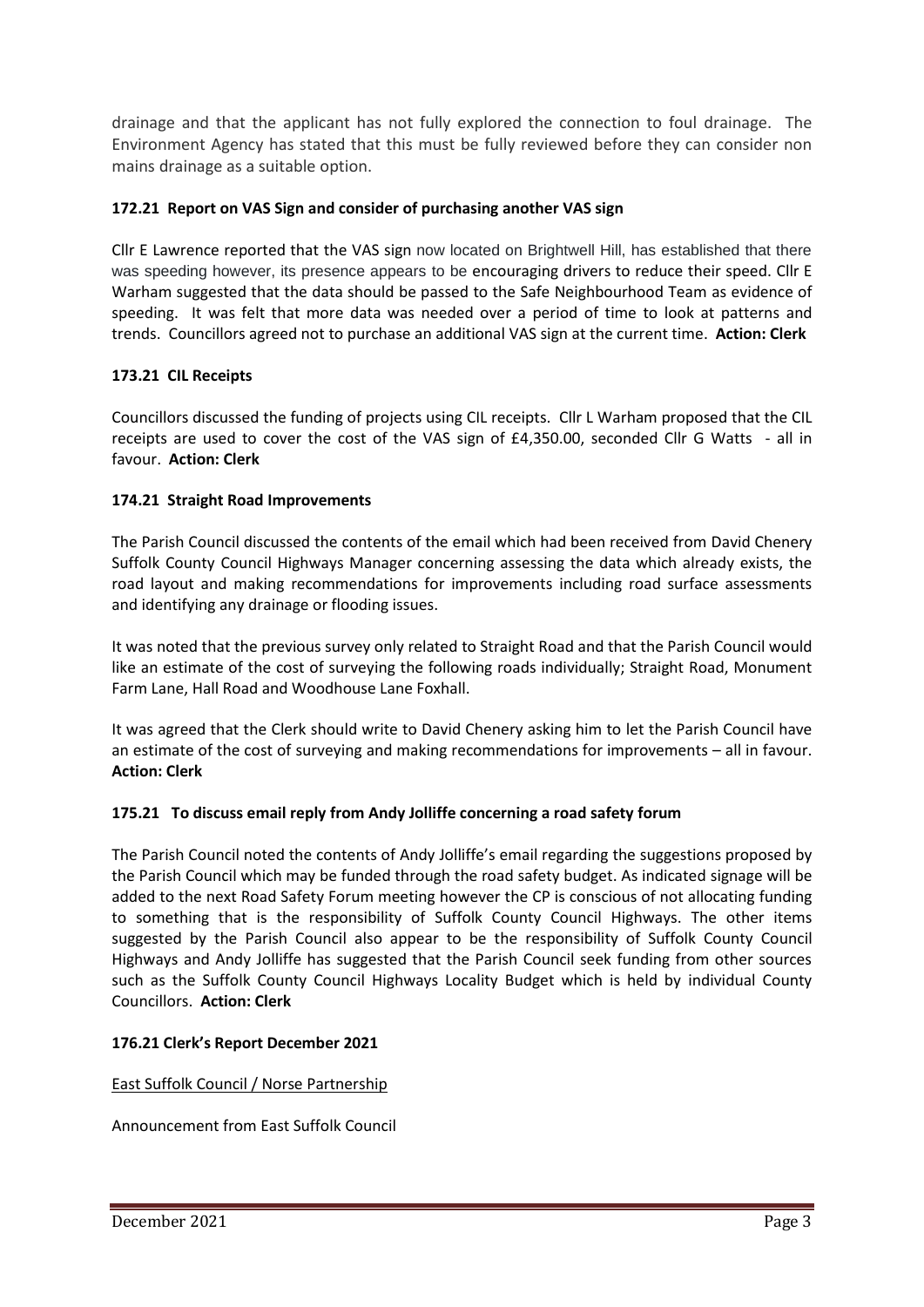As you know most of our front line services are delivered by a Joint Venture Company with Norse. East Suffolk Council is exercising its right not to renew the contract it holds with Norse for the provision of operational services. This means that in July 2023, the contract will come to a natural end. In its place, a Local Authority Trading Company (LATCo) will be created and will operate as an 'arms-length' commercial business, separate to the Council.

The establishment of East Suffolk LATCo will allow the Council to play a more direct and influential role in how important services are delivered in the future. We will explore the commercial potential of these particular services enabling us to deliver profit which is invested back into communities. Our aim will be to provide the best quality services possible with the resources available; always seeking to deliver improvement and the best possible outcomes for council taxpayers.

This is a growth, not a 'cutting' exercise in terms of service. We will look at finding more efficient ways of working, maximising revenue, delivering value for money, but not sacrificing quality. The Council believes there are business growth opportunities and we want to invest in the development a sustainable business which will provide increased job security and opportunity.

Where companies and other organisations such as town and parish councils have 'paid-for' service contracts in place, we will discuss transferring these services to the LATCo. If you do have your own contract in place and have any concerns you wish to discuss further, please do not hesitate to get in contact and I can arrange to speak with you directly.

It is important to the Council that we have a productive working relationship, ensuring that the future service meets Parishes' needs and delivers value for money.

We are intending to release a statement on this matter to be made public tomorrow however we would request that you treat this information in confidence until this point, to allow Norse the opportunity to inform their staff personally.

## Declaration of a Casual Vacancy

The period for parishioners to request an election has now passed therefore we are now able to coopt a new councillor to replace Adrian Day.

## Reply from Andy Jolliffe Regarding Road Safety Forum

In terms of the signage, it's something that I've asked to be added to the agenda for the January meeting. There have been a few enquiries about signage from different areas, however at the moment the CP is conscious of not allocating funding to something that is Suffolk Highways' responsibility. There are several risks attached to it and the CP funding aims to take practical action against the priority. However I'll be collating any such requests and we'll want to understand how we convey these requests to Highways appropriately.

Same goes for the splay on the junction at point 3. Not only would you need to evidence that the current splay is unacceptable, Highways would be required to make the necessary amendments and I would expect that all in, it would exceed the £15,000 remaining for this financial year.

I'd suggest there may be other funding options for such works and I see from your November minutes you're 'in the right direction'. Your County Councillor has a highways locality budget for such works and many county councillors haven't been able to allocate their budgets in the past. I'm unsure if your CIL funds would be appropriate to fund such works but it is certainly worth asking.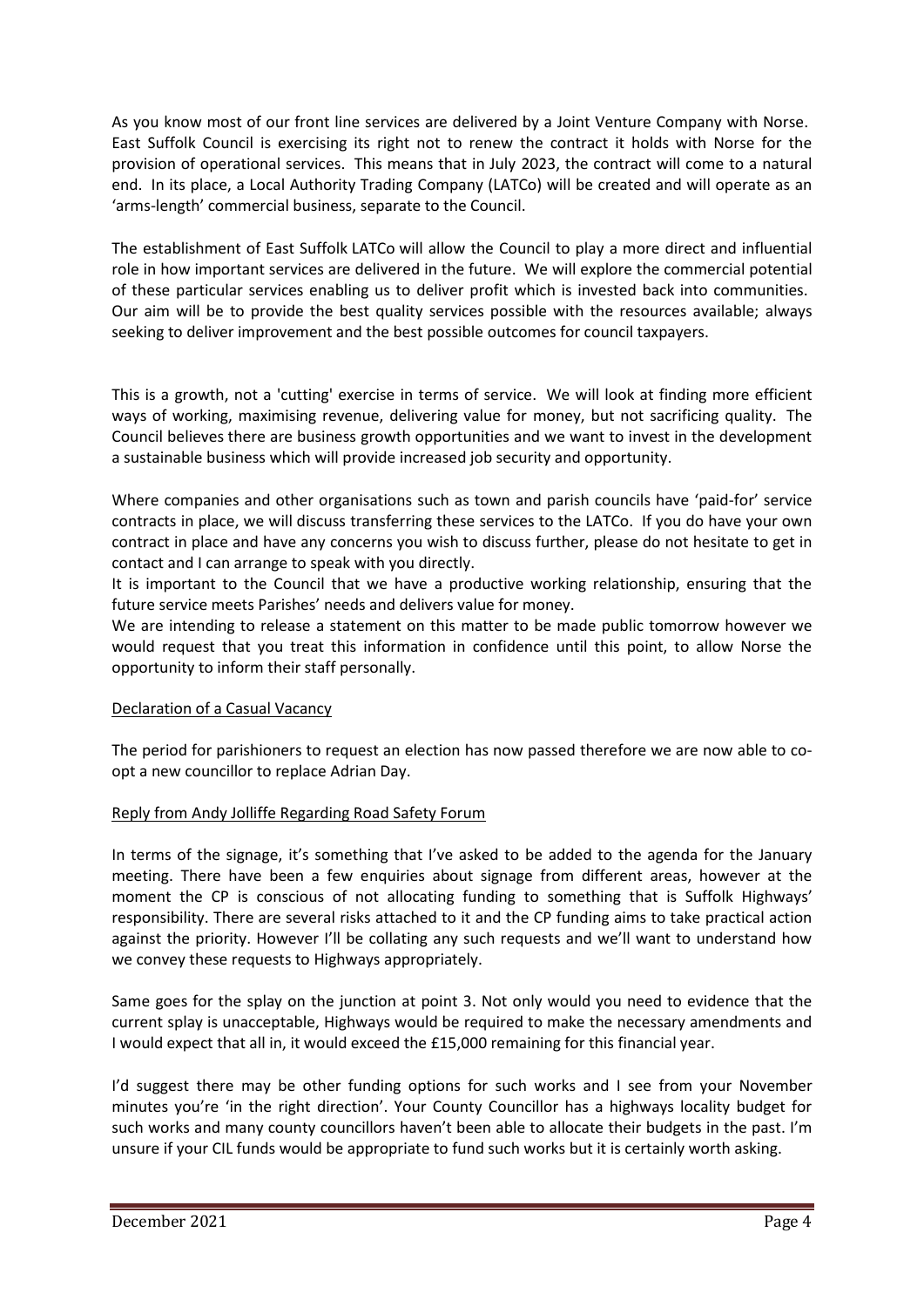### Email from East Suffolk Council regarding planting of trees during 2022

East Suffolk Council is supporting 'Treebilee', a project launched by HRH Prince Charles to encourage the planting of trees during a year-long celebration of the Queen's 70-year reign in 2022.

As part of its involvement in the project, the Council has purchased 200 oak trees which will be donated to every town and parish council in East Suffolk. Not only will this mark the very special occasion, but it will also help tackle climate change and contribute towards East Suffolk Council's vision to create environmentally sustainable communities.

The attached letter from Cllr Mallinder, Cabinet Member for the Environment, gives full details of how your council can take part.



Treebilee Letter to Parish and Town Cour

It was suggested that a tree could be planted near to the memorial seat for Wally Reeve adjacent to the Village Sign in the centre of Foxhall. Parish Councillors were unable to think of a suitable place for a tree to be planted in Purdis.

#### **177.21 Finance**

| <b>Income</b>                                           |           |
|---------------------------------------------------------|-----------|
| Receipt of Insurance Payment re Brightwell Notice Board | £826.08   |
| <b>Expenditure</b>                                      |           |
| A J Buggs Salary and Expenses November 2021             | £339.60   |
| David Penn - Padlock VAS Sign                           | £9.99     |
| Westcotec VAS Sign                                      | £4,350.00 |

Cllr G Watts proposed that the above expenditure be approved, seconded Cllr B Short – all in favour.

#### **To discuss/approve 2022/2023 Budget and setting of Precept for 2022/2023**

Councillors discussed the budget for 2022/2023 which had previously been circulated. The budget was accepted by the Parish Council. Cllr G Watts proposed that the Parish Council precept for £7,000.00 for the financial year 2022/2023, seconded Cllr B Short – all in favour.

In view of the uncertainty surrounding the holding of face-to-face meetings, Cllr E Warham proposed that the Clerk be authorised to renew the Zoom licence should the Government decide to allow Parish Council meetings to be held via Zoom due to Covid19, seconded Cllr G Watts – all in favour. **Action: Clerk** 

#### **178.21 Meetings attended by councillors/clerk**

None

#### **179.21 Members questions to the Chairman**

a. Brightwell Lakes Community Forum